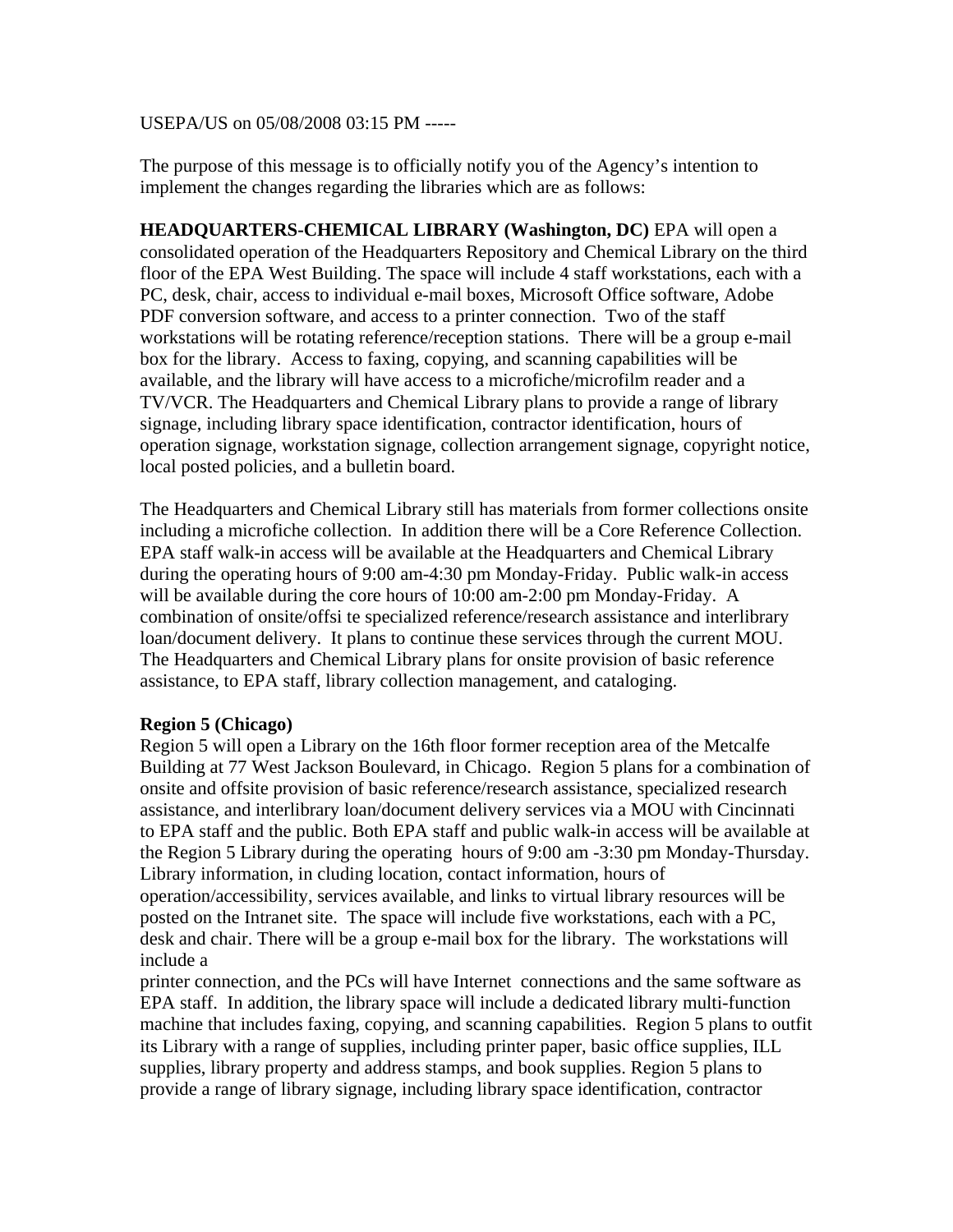identification, hours of operation signage, workstation signage, collection arrangement signage, copyright notice, local posted policies, and a bulletin board. The usage of the space vacated on the 16th floor for the library will be replicated in another area of the 16th floor.

## **Region 6 (Dallas)**

Region 6 will open a Library on the 12th Floor of EPA's Dallas facility at 1445 Ross Avenue. The space will include 2 staff workstations and 1 patron workstation, each with a PC, desk, and chair. The staff workstations will include individual e-mail boxes, Microsoft Office software, Adobe PDF conversion software, telephones with voicemail, and a storage cabinet. There will be a dedicated library staff printer and a group e-mail box for the library. The patron workstation will be connected to a dedicated patron printer. In addition to staff and patron workstations, the library space will include a dedicated library multi-function machine that includes faxing, copying, and scanning capabilities; it will also include a microfiche reader. Region 6 plans to outfit its Library with a range of supplies, including printer paper, basic office supplies, ILL supplies, library property and address stamps, and book supplies. Region 6 plans to provide a range of library signage, including library space identification, hours of operation signage, workstation signage, collection arrangement signage, copyright notice, and a bulletin board. The Region 6 Library will include microfiche in its collection as well as a microfiche reader-printer. Both EPA staff and public walk-in access will be available at the Region 6 Library during the operating hours of 9:00 am-3:00 pm Monday-Thursday, a weekly total of 24 hours. Library information, including location, contact information, hours of operation/accessibility, services available, and links to virtual library resources will be posted on the Intranet site. Region 6 plans for onsite provision of basic reference/research assistance and Interlibrary Loan/document delivery to EPA staff as well as ongoing collection management. An offsite Lead Service Center Library will provide specialized reference services to EPA staff.

## **REGION 7 (Kansas City, KS)**

Region 7 will open a Library that will include space for two (2) staff workstations and 4 patron workstations, each with a PC, desk and chair. The staff workstations will include individual e-mail boxes, Microsoft Office software, Adobe PDF conversion software, telephones with voicemail, and a storage cabinet. There will be a dedicated library staff printer and a group e-mail box for the library. Three of the patron workstations have been designated as "typical" and the fourth will accommodate the viewing of multi-media materials; all will be connected to a dedicated patron printer. In addition to staff and patron workstations, the library space will include a dedicated library multi-function machine that includes faxing, copying, and scanning capabilities; it will also include a microfiche reader. Region 7 plans to outfit its Library with a range of supplies, including printer paper, basic office supplies, ILL supplies, library property and address stamps, and book supplies, including repair and processing supplies. Region 7 plans to provide a range of library signage, including library space identification, contractor identification, hours of operation signage, workstation signage, collection arrangement signage, copyright notice, local posted policies, and a bulletin board. The Region 7 Library will include microfiche in its collection as well as a microfiche reader-printer. Both EPA